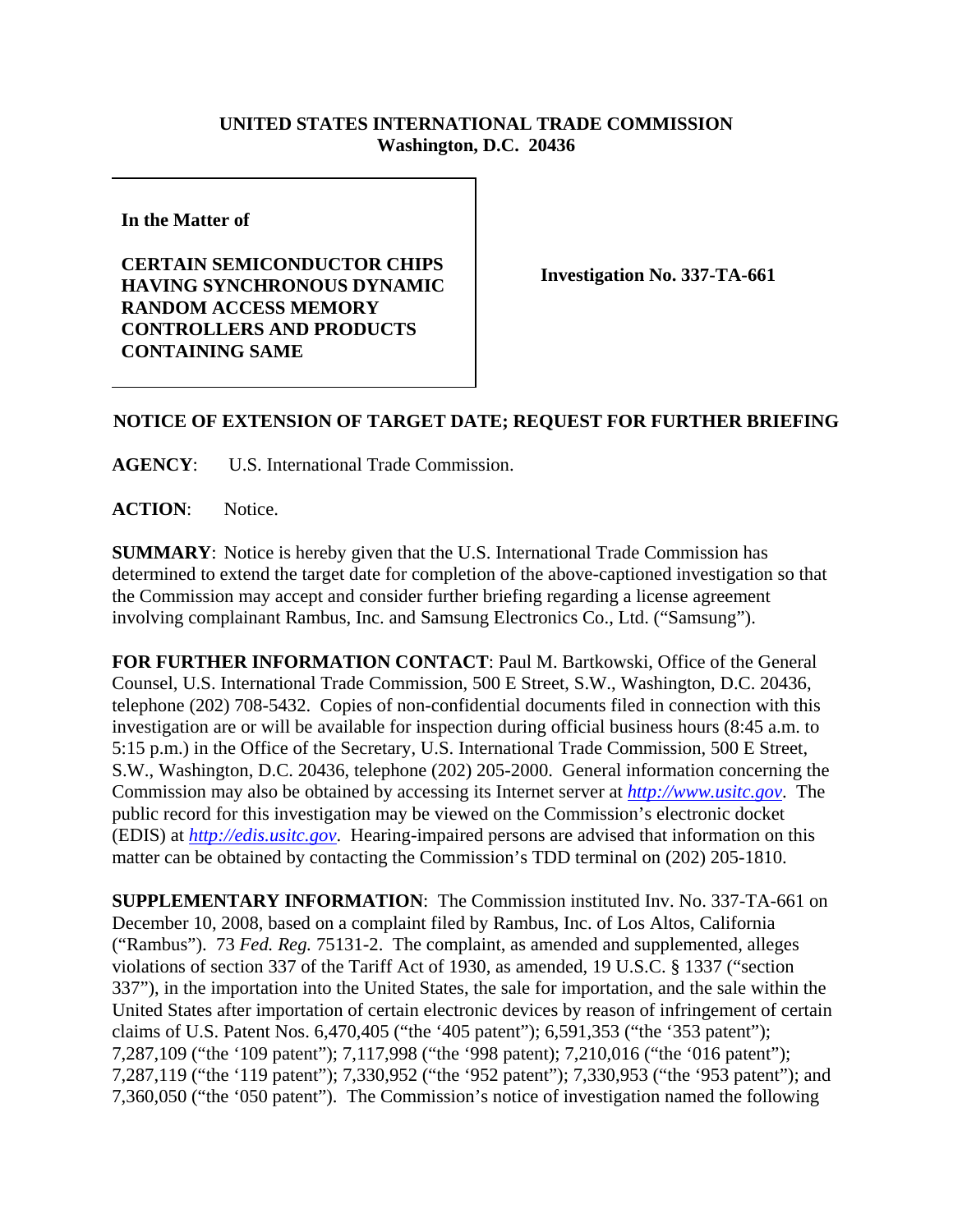respondents: NVIDIA Corporation of Santa Clara, California; Asustek Computer, Inc. of Taipei, Taiwan; ASUS Computer International, Inc. of Fremont, California; BFG Technologies, Inc. of Lake Forest, Illinois; Biostar Microtech (USA) Corp. of City of Industry, California; Biostar Microtech International Corp. of Hsin Ten, Taiwan; Diablotek Inc. of Alhambra, California; EVGA Corp. of Brea, California; G.B.T. Inc. of City of Industry, California; Gigabyte Technology Co., Ltd. of Taipei, Taiwan; Hewlett-Packard Co. of Palo Alto, California; MSI Computer Corp. of City of Industry, California; Micro-star International Co., Ltd. of Taipei, Taiwan; Palit Multimedia Inc. of San Jose, California; Palit Microsystems Ltd. of Taipei, Taiwan; Pine Technology Holdings, Ltd. of Hong Kong and Sparkle Computer Co. of Taipei, Taiwan (referred to collectively as "Respondents").

On July 13, 2009, the Commission issued a notice terminating the '119, '952, '953, and '050 patents and certain claims of the '109 patent from the investigation.

On January 22, 2010, the ALJ issued his Initial Determination on Violation of Section 337 and Recommended Determination on Remedy and Bond ("ID"). The ALJ found that Respondents violated section 337 by importing certain semiconductor chips having synchronous dynamic random access memory controllers and products containing same with respect to various claims of the '405, '353, and '109 patents ("the Barth I patents"). The ALJ determined that there was no violation of section 337 with respect to the asserted claims of the '016 and '998 patents ("the Ware patents").

On March 25, 2010, the Commission determined to review (1) the ID's anticipation and obviousness findings with respect to the Ware patents; (2) the ID's obviousness-type double patenting analysis regarding the asserted Barth I patents; and (3) the ID's analysis of the alleged obviousness of the asserted Barth I patents. The Commission invited briefing on the issues under review and on the issues of remedy, the public interest, and bonding. Having reviewed the parties' submissions, and responses thereto, the Commission has determined to request further briefing on the impact of the license between Rambus and Samsung on the ALJ's findings and conclusions. The Commission is particularly interested in briefing on the issue of patent exhaustion that Respondents raised in their petition for review and remedy submissions as it relates to the license.

Initial submissions on this topic should be filed on or before June 7, 2010, and responses thereto should be filed on or before June 15, 2010. Submissions and responses should be no more than 30 pages long and should include appropriate citations to evidence of record in this investigation. Submissions should not contain factual material that is not already part of the record. To accommodate this briefing, and the Commission's consideration thereof, the Commission has determined to extend the target date by two months to July 26, 2010.

Persons filing written submissions must file the original document and 12 true copies thereof on or before the deadlines stated above with the Office of the Secretary. Any person desiring to submit a document to the Commission in confidence must request confidential treatment unless the information has already been granted such treatment during the proceedings. All such